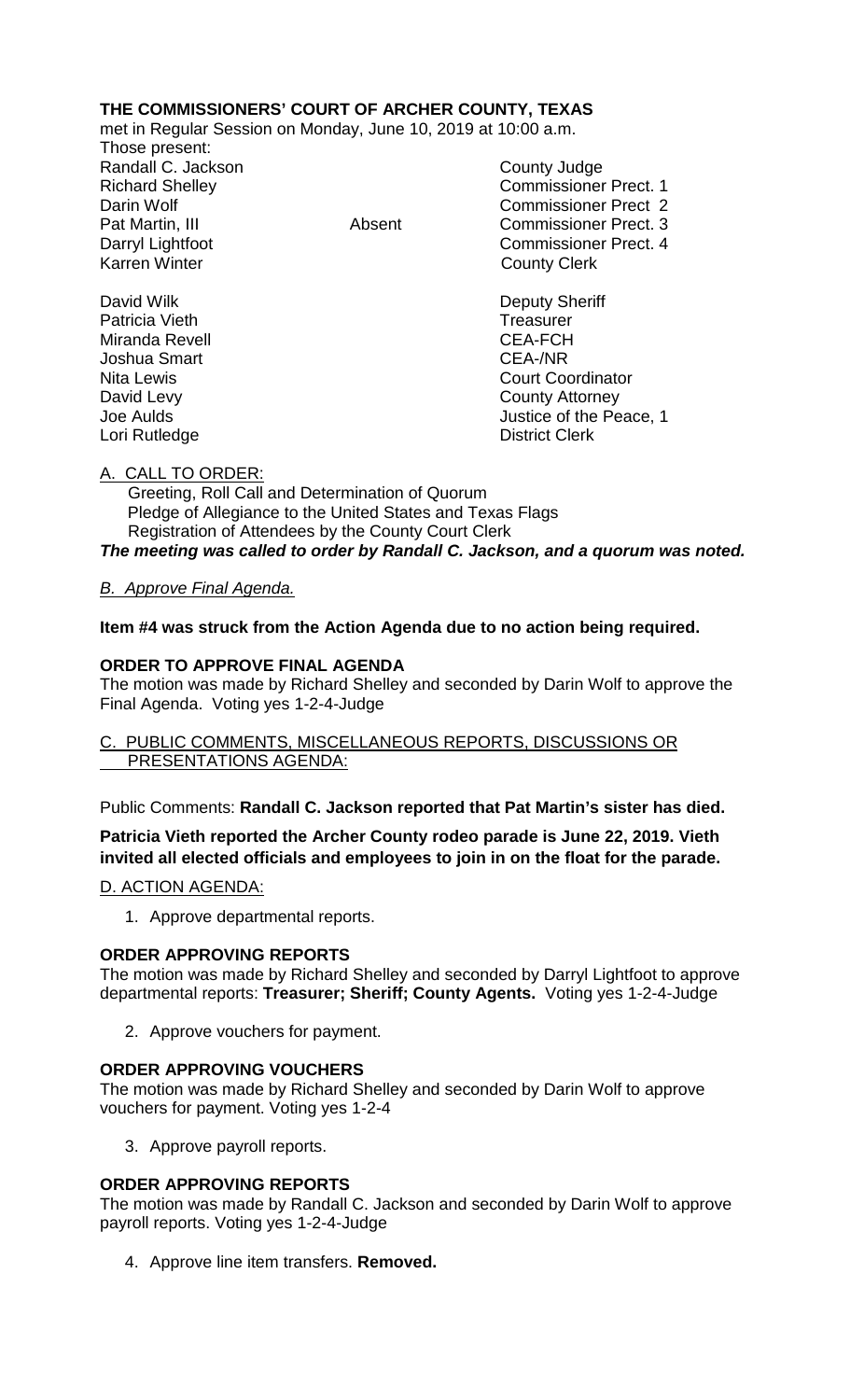5. Approve Education Certificates.

## **ORDER APPROVING CERTIFICATES**

The motion was made by Darin Wolf and seconded by Richard Shelley to approve education certificates**: Randall C. Jackson; Wayne Lindemann**. Voting yes 1-2-4- **Judge** 

6. Approve Publisher's Certificates.

### **ORDER APPROVING CERTIFICATES**

The motion was made by Randall C. Jackson and seconded by Darryl Lightfoot to approve publisher's certificates. Voting yes1-2-4-Judge

7. Approve Minutes from previous month – May, 2019.

### **ORDER APPROVING MINUTES**

The motion was made by Darryl Lightfoot and seconded by Darin Wolf to approve minutes from May 2019. Voting yes 1-2-4-Judge

8. Consider and/or approve Contract with Frost Bank for the financing of the 2019 John Deere Motor Grader.

### **ORDER TO ACQUIRE FINANCING**

The motion was made by Richard Shelley and seconded by Darryl Lightfoot to acquire the use of and finance through Frost Bank, equipment generally described as a 2019 JOHN DEERE MOTOR GRADER 1DW672GXPKF697003 costing \$213,588.23 for a term of 36 months, at 3.42% annual percentage rate, pursuant to a Municipal Equipment Lease/Purchase Agreement, dated May 29, 2019. The first ANNUAL payment of \$74,783.98 will be paid on OCTOBER 15, 2019, followed by 2 ANNUAL payments of \$74,483.98 each. Voting yes 1-2-4-judge

**9.** Consider and/or approve transferring funds from *CETRZ* fund #076 to the individual Precinct funds. **Paul O. Wylie, Jr. discussed the transferring of funds from CETRZ to individual precinct budgets.**

### **ORDER TO TRANSFER FUNDS**

The motion was made by Richard Shelley and seconded by Darin Wolf to transfer funds from CETRZ fund #076 to individual precinct funds. Voting yes 1-2-4

**10.**Consider and/or approve the *Order for Disbursement of Salaries and Routine Office Expenses.* **Randall C. Jackson discussed disbursement of salaries and routine office expenses. Patricia Vieth addressed the necessity of the order.**

### **ORDER TO DISBURSE FUNDS**

The motion was made by Darin Wolf and seconded by Richard Shelley for disbursement of salaries and routine office expenses. Voting yes 1-2-4-Judge

- **11.**Quarterly Interpretation report presented by Archer County Extension Office. **Miranda Revell and Josh Smart reported on the 4H summer projects. Revell gave an update on 4Hers that were participating on the State level. Smart expressed his excitement for working with Archer County youth. No action taken.**
- **12.**Update from James Mitchell on the status of Grant for the ACJLS. **James Mitchell was not able to attend meeting. Todd Herring and Doug Dunkel, with Archer County Junior Livestock Show, discussed applying for a grant through Wichita Falls Area Community Foundation - Royal B. Kinder Fund and have been notified that a \$15,000.00 grant will be awarded to the Archer County Junior Livestock Association. Herring addressed the issues the show barn was experiencing. He broke the barn down in three sections: Building 1 (show barn), Building 2 (pig barn) and Building 3 (calf barn).**